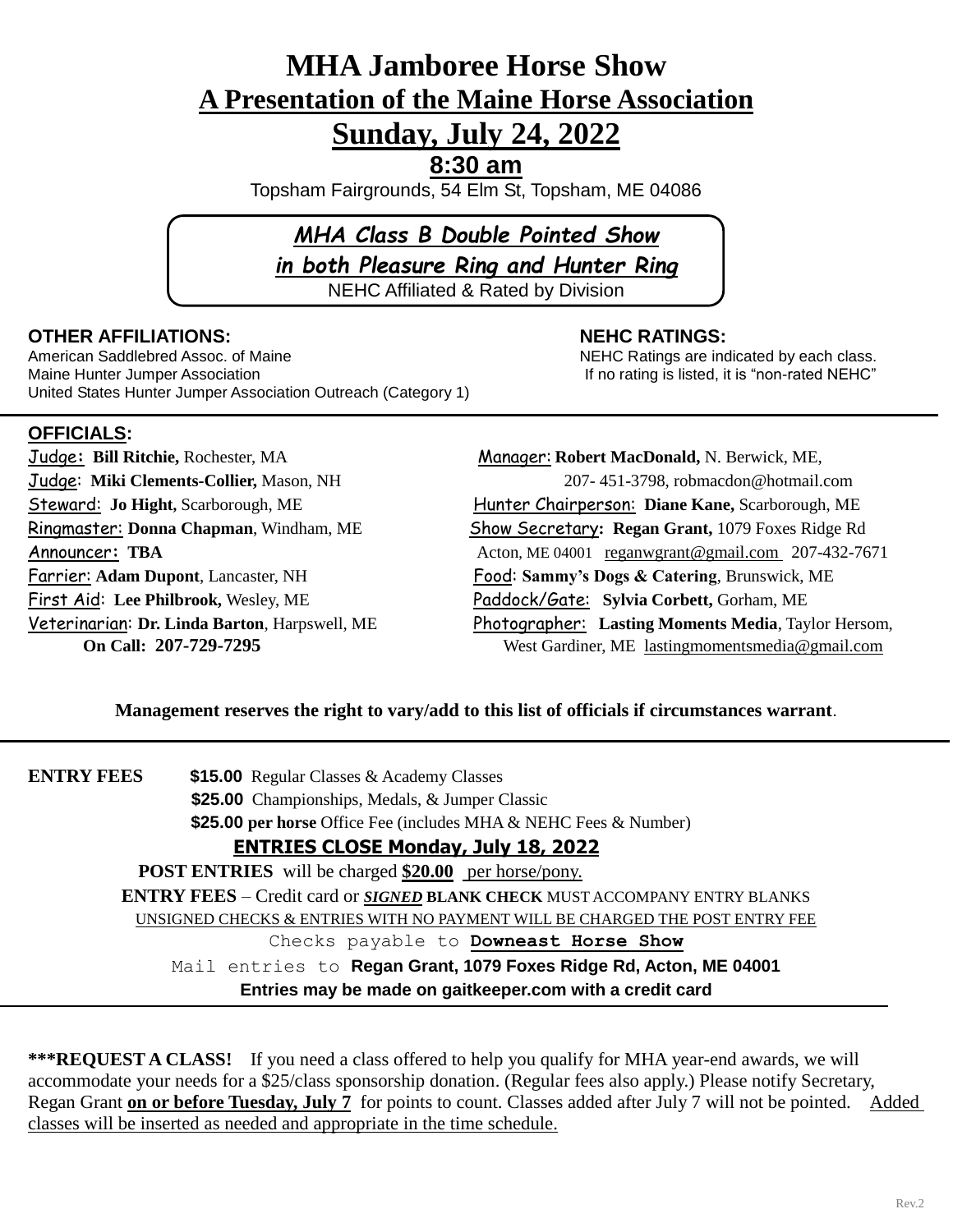### **GENERAL RULES AND INFORMATION:**

#### **EVERY CLASS RECOGNIZED BY THE MAINE HORSE ASSOCIATION WILL BE CONDUCTED AND JUDGED UNDER THE CURRENT RULES OF THE MAINE HORSE ASSOCIATION**

\*\*\*NEHC Rated Class Specifications can be read in the current NEHC Rule Book. \*\*\*

- 1. No horse may enter its class until an entry blank has been completed, signed, fees paid  $&$  number assigned. The Management reserves the right to decline any entry & return any entry fees prior to the opening of the show without being liable for compensation.
- **All Championships and Hunter Stakes:** To be eligible, respective horses/riders must have been entered, shown and judged in the class listed in parentheses ( ).
- **REFUNDS:** There will be **no refunds on entry fees unless** due to a bona fide injury of horse, exhibitor or exhibitor's family emergency. Request for refund must be received by the Show Manager before the end of the show for consideration.
- Six ribbons with trophy/money will be awarded as indicated.
- Premiums will automatically be deducted from the exhibitor's bill. **\$50** prize money will be awarded \$25, 12, 8, 5 (1st through 4th respectively);
- NEHC MEDAL RIDERS **must** present current NEHC membership card, provide their NEHC # or join prior to the class; Saddlebred owners, trainers, riders and handlers must include their ASHA Membership Numbers.
- **Credentials:** Horses/Ponies entered in classes requiring registration papers must have said papers (or photocopies) available. Proof of Coggins test within 36 months for in-state equines and within 6 months for out-of-state equines is required. Please list Coggins month/year on your entry blank. Rabies vaccination is highly recommended by the State of Maine.
- NEHC, MHA, ASAM & ASHA MEMBERSHIP FORMS ARE AVAILABLE AT SHOW OFFICE.
- USHJA Outreach **-** To be eligible for USHJA Outreach points and year-end awards, riders must be a USHJA member (Outreach level or higher). Horses wishing to accrue points toward year-end Outreach awards must be registered with USHJA and microchipped. USHJA Horse [registrations](https://www.ushja.org/membership/horses) are available for \$20/annual or \$75/lifetime.

#### **WARNING Under Maine Law an equine professional has limited liability for an injury or death resulting from the inherent risks of equine activities.**

# **Directions FROM THE NORTH or THE SOUTH**:

From I295, take EXIT 31 Topsham/ Lisbon, Follow **196 South** through several stop lights. At the stop light by Midcoast Medical Group Topsham, **TURN RIGHT onto Community Way Street** sign isn't too visible; road is directly after.

Watch for signs that will direct you to the pleasure ring and hunt course.

#### **\*\*NEHC Medal Classes (36)**

We will hold any NEHC class you need. Must be a member.

- 36A. NEHC Junior Saddle Seat Equitation Medal
- 36B. NEHC Junior Hunter Pleasure Equitation Medal
- 36C. NEHC Am Adult Hunter Pleasure Equitation
- 36D. NEHC Junior Western Seat Equitation Medal
- 36E. NEHC Am Adult Western Equitation Medal

#### **\*\*ACADEMY**

We will hold any Academy Classes needed. Please send your entries to show secretary, Regan Grant. Classes will be conducted and judged under standard UPHA rules. Classes will be divided to accommodate all riders.

Classes to be held during lunch break.

- A.1 Academy WTC Pleasure
- A.2 Academy WTC Equitation
- A.3 Academy WT Pleasure
- A.4 Academy WT Equitation
- A.5 Academy Leadline Pleasure
- A.6 Academy Leadline Equitation
- A.7 Academy Leadline Walk Only Pleasure
- A.8 Academy Leadline Walk Only Equitation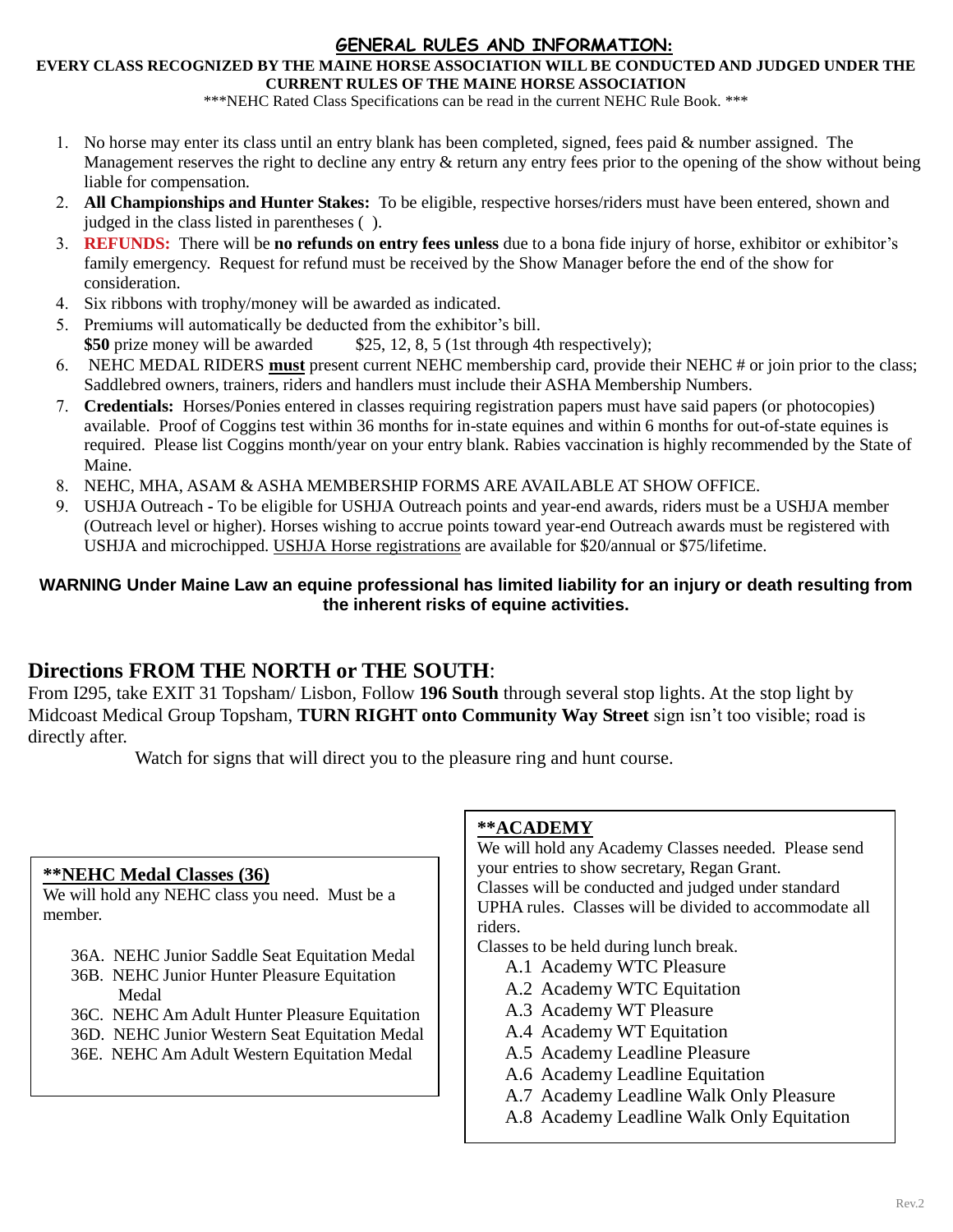| <b>MHA Jamboree Pleasure Show</b> Sunday, July 24, 2022 8:30 a.m. MHA Double Point B Rated        |                                                             |
|---------------------------------------------------------------------------------------------------|-------------------------------------------------------------|
| 1. Open Halter Horse/Pony                                                                         | 11. Lead Line Pleasure H/P, Open, 7 Years & Under           |
| 2. Halter Horse/Pony, Junior Handler                                                              | 12. Lead Line Pleasure Horse/Pony CHAMP (11)                |
| 3. English Horse in Hand NEHC C                                                                   | 13. MHA Medallion Pleasure Horse/Pony                       |
| 4. Quarter Horse Halter, Open NEHC B                                                              | (Open to members $\&$ non-members; no residency             |
| 5. Western Horse in Hand NEHC C                                                                   | restriction).                                               |
| 6. Color Breed Model Horse NEHC B                                                                 | 14. Quarter Horse Western Pleasure, Open NEHC B             |
| 7. \$50 Open Halter Horse/Pony CHAMPIONSHIP                                                       | 15. Walk-Trot Pleasure Horse/Pony, Open, Riders 10 & Under, |
| (1-7: MHA points only if shown in Class 1)                                                        | NEHC C                                                      |
| <b>NOTE:</b> Hold if needed prior to Lead Line.                                                   | 16. Walk-Trot Pleasure Horse/Pony, Riders 10 Yrs & Under    |
| 8. Lead Line Equitation, Open 7 Years & Under                                                     | <b>CHAMPIONSHIP (15) NEHC C</b>                             |
| 9. Lead Line Equitation CHAMPIONSHIP (8)                                                          | 17. MHA Pleasure Horse Western (Open to members & non-      |
| 10. Amateur Adult Saddle Seat Equitation NEHC B                                                   | members; with no residency restrictions).                   |
|                                                                                                   |                                                             |
| 18. Saddlebred 3-Gaited English Show Pleasure, Open NEHC C                                        |                                                             |
| 19. MHA Western Pleasure Horse CHAMPIONSHIP (17)                                                  |                                                             |
| 20. \$50 Saddlebred 3-Gaited English Show Pleasure CHAMPIONSHIP (18) NEHC C                       |                                                             |
| 21. NEHC Pleasure Horse Open* (Open to members & non-members) NEHC C (Not MHA pointed)            |                                                             |
| 22. Walk-Trot Equitation, Open Riders 10 & under NEHC B                                           |                                                             |
| 23. Walk-Trot Equitation, 10 & Under CHAMPIONSHIP (22) NEHC B                                     |                                                             |
| 24. Saddlebred Country Pleasure, Western NEHC C                                                   |                                                             |
| 25. MHA Pleasure Horse, English (Open to members non-members with no residency restrictions)      |                                                             |
| 26. Saddlebred Country Pleasure, Western CHAMPIONSHIP (24) NEHC C                                 |                                                             |
| 27 Family Pleasure Horse (w/t only, two riders, each rides one direction; academy attire allowed) |                                                             |
| 28. MHA Pleasure Horse, English CHAMPIONSHIP (25)                                                 |                                                             |
| 29. Family Pleasure Horse CHAMPIONSHIP (27)                                                       |                                                             |
| 30. Miniature Horse Driving                                                                       |                                                             |
|                                                                                                   |                                                             |
| 31. Miniature Horse Driving CHAMPIONSHIP [30]                                                     |                                                             |
| <b>LUNCH BREAK and ACADEMY RIDER SHOW</b>                                                         |                                                             |
| 32. Trail Horse-- A. Open NEHC C B Walk-Trot, Riders All Ages (MHA pointed only)                  |                                                             |
| 33. Saddle Seat Equitation 17 Years & Under NEHC B                                                | 35. & 38. Green Horse W-T                                   |
| 34. Ladies Pleasure Horse, Open NEHC C                                                            |                                                             |
| 35. Green Horse W-T Pleasure                                                                      | Pleasure                                                    |
| 36. NEHC MEDAL CLASSES HERE (As Needed/See List on Page Above)                                    | Open to horses and ponies that                              |
| 37. Youth Activity Pleasure Horse/Pony, Open                                                      | do not canter. .All seats. May                              |
| 38 Green Horse W - T Pleasure CHAMPIONSHIP (35)                                                   | show in work tack. Riders to                                |
| 39. Color Breed Pleasure Horse NEHC B                                                             | show in show attire according                               |
| 40. Youth Activity Pleasure Horse/Pony CHAMPIONSHIP (37)                                          | to seat. To shown walk,                                     |
| 41. \$50 Color Breed Pleasure CHAMPIONSHIP (39) NEHC B                                            | trot/jog both ways of the ring.                             |
| 42. Saddlebred 3-Gaited Country Pleasure English, Open NEHC C                                     | To stand quietly and not asked                              |
| 43. Hunter Seat Pleasure Equitation, Juniors & Amateur Adults NEHC C                              | to back. To be judged on                                    |
| 44. Saddlebred 3-Gaited Country Pleasure English CHAMPIONSHIP (42) NEHC C                         |                                                             |
| 45. Hunter Pleasure Horse, Open NEHC B                                                            | manners, performance,                                       |
| 46. Quarter Horse Hunter under Saddle NEHC B                                                      | suitability and quality.                                    |
| 47. \$50 Hunter Pleasure Horse CHAMPIONSHIP (45) NEHC B                                           |                                                             |
| 48. Walk-Trot Equitation, Riders<br>A) $11-17$                                                    | B) Adult<br><b>NEHC B</b>                                   |
| 49. Walk-Trot Equitation, Riders<br>A) $11-17$                                                    | B) Adult <b>CHAMP IONSHIPS</b> (48A, or B) NEHC B           |
| 50. Morgan Pleasure Horse, Junior Exhibitor, English/Western NEHC C                               |                                                             |
| 51. Saddlebred Country Hunter NEHC C                                                              |                                                             |
| 52 .Morgan Pleasure Horse, Junior Exhibitor, English/Western CHAMPIONSHIP (50) NEHC C             |                                                             |
| 53. Walk-Trot Pleasure, Riders A) $11 - 17$ yrs.<br>B) Adult (MHA points only)                    |                                                             |
| 54. \$50 Saddlebred Country Hunter CHAMPIONSHIP (51) NEHC C                                       |                                                             |
| 55. Walk-Trot Pleasure CHAMPIONSHIP (53A, B) Riders A) $11 - 17$                                  | <b>B</b> ) Adult (47) (MHA points only)                     |
| 56. Morgan Western Pleasure NEHC C                                                                |                                                             |
| 57. Adult Equitation, Open                                                                        |                                                             |
| 58. Junior Exhibitor's Hack Horse or Pony NEHC C                                                  |                                                             |
| 59. \$50 Morgan Western Pleasure CHAMPIONSHIP (56) NEHC C                                         |                                                             |
| 60. \$50 Junior Exhibitor's Hack Horse or Pony CHAMPIONSHIP (58) NEHC C                           |                                                             |

61. Saddle Seat Equitation 17 & Under **CHAMPIONSHIP** (33, 36A) NEHC B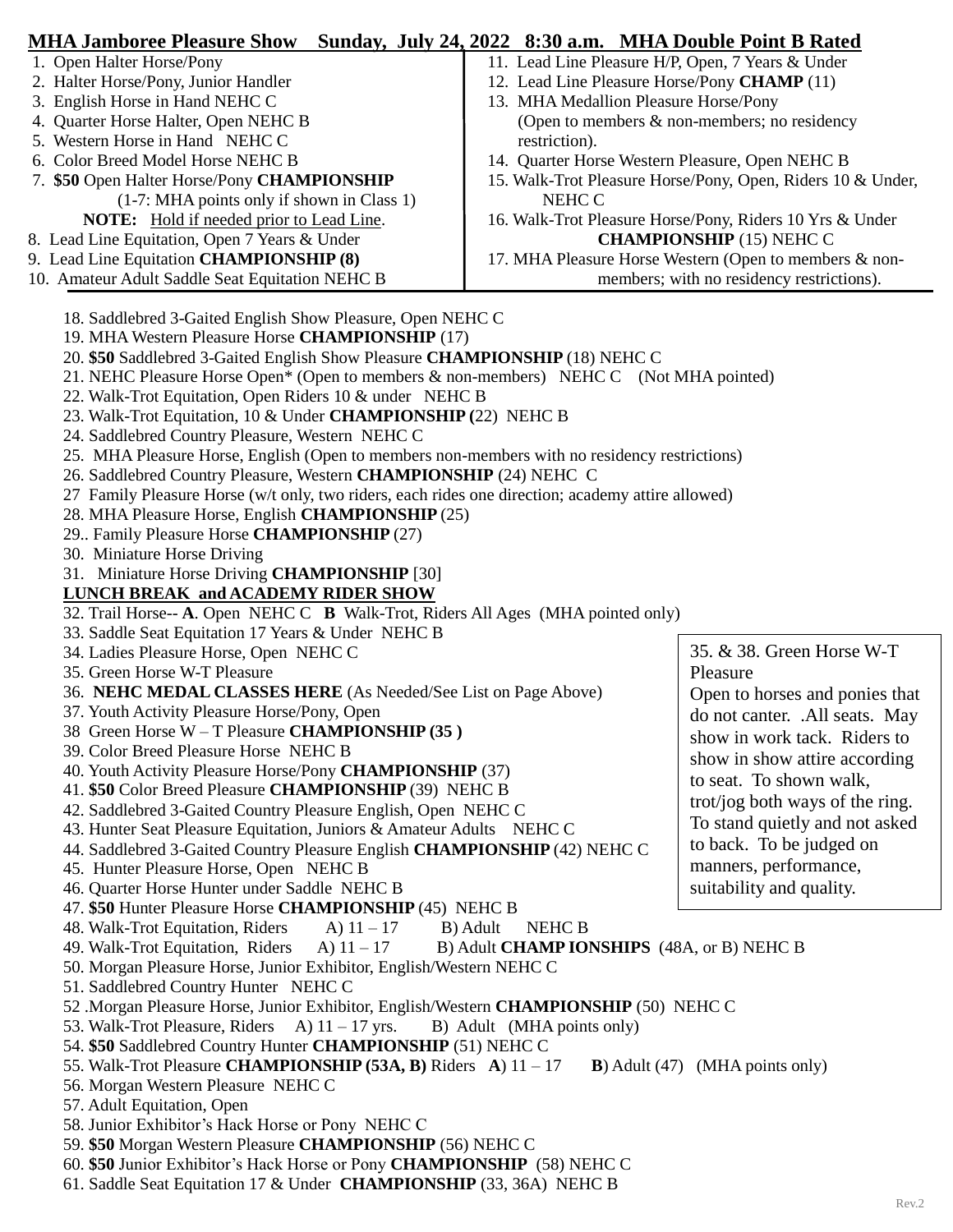# **MHA Jamboree Hunter/Jumper Ring Sunday, July 24, 2022 8:30 a.m.**

- Jumper classes to begin at 8:30 AM. Separate schooling area with jumps will be available at 7:30 AM.
- Courses will be available for walking at 7:30 AM. First unjudged warm up not to begin prior to 9:00 AM.
- Championship and Reserve Championship ribbons will be awarded based on points in respective divisions for Puddle Jumpers, Short Stirrup Hunter, Easy Does It, Schooling Hunter, Pre-Green Hunter, Special Working Hunter, Thoroughbred Hunter, and Low Working Hunter. No separate entry requirement. To be announced at the show once calculated. Denoted by class number suffix "A".
- $\blacklozenge$  Medal classes of same height may be combined per qualifying rules.
- $\blacklozenge$  Stakes and Championship classes which have a prior class entry requirement show the required class # in (parenthesis).
- \*Indicates the class is not recognized by MHA. \*\*Indicates the class is not recognized by MeHJA.
- 101. Puddle Jumpers 18" Table II, Sec 2(b)
- 102. Outreach/Puddle Jumpers .60m Table II, Sec 2(b)
- 103. Outreach/Puddle Jumpers .65m Table II, Sec 2(b)
- 103A. AWARD. Puddle Jumper Championship & Reserve
- 104. \*Hunter Breeding Ponies
- 105. \*Hunter Breeding Horses
- 106. Lead Line Hunter/Jumping Seat Equitation (Riders 7 & Under)
- 107. Lead Line Hunter Seat Pleasure (7&U)
- 108. Outreach/Walk-Trot Hunter/Jumping Seat Equitation (10&U)
- 109. Outreach Hunter/Walk-Trot Hunter Seat Pleasure (10&U)
- 110. Outreach/Walk-Trot Hunter/Jumping Seat Equitation (11&O)
- 111. Outreach/Walk-Trot Hunter Seat Pleasure (11&O)
- 112. \*/\*\*Downeast Walk-Trot Poles **Medal** (10&U)
- 113. Outreach 18"/Short Stirrup Hunter U/S (12&U) NEHC C

# **Un-judged Warm-up 18"**

- 114. Outreach 18"/Short Stirrup Hunter Over Fences NEHC B
- 115. **\$50** Outreach 18"/Short Stirrup Hunter **Stake** (114) NEHC B
- 115A AWARD Short Stirrup Hunter Champion & Reserve
- 116. Outreach WTC / Short Stirrup Equitation on the Flat (12&U)
- 117. Outreach WTC / Long Stirrup Equitation on the Flat (13&O)
- 118. Outreach 18"/ Short Stirrup Equitation OF
- 119. Outreach 18"/ Short Stirrup Equitation **Championship** (118)
- 120. Outreach 18"/ Long Stirrup Equitation OF
- 121. Outreach 18"/ Long Stirrup Equitation **Championship** (120)
- 122. Outreach 18"/ Easy Does It Hunter Under Saddle
- 123. Outreach 18"/ Easy Does It Hunter Over Fences
- 124. **\$50** Outreach 18" / Easy Does It Hunter **Stake** (123)
- 124A AWARD Easy Does It Hunter Champion & Reserve
- 125. \*/\*\*Downeast Short/Long Stirrup Medal
- 126. \*MeHJA Short Stirrup Equitation **Medal** 18"
- 127. \*MeHJA Long Stirrup Equitation **Medal** 18"
- 128. Outreach 2'3"/Pre-Green Hunter Under Saddle **Un-judged Warm-up 2'3"**
- 129. Outreach 2'3"/Pre-Green Hunter Over Fences
- 130. **\$50** Outreach 2'3" / Pre-Green Hunter **Stake** (129)
- 130A AWARD Pre-Green Hunter Champion & Reserve
- 131. Outreach 2'3" / Schooling Hunter Under Saddle (Open to Junior & Amateur Adult Riders)